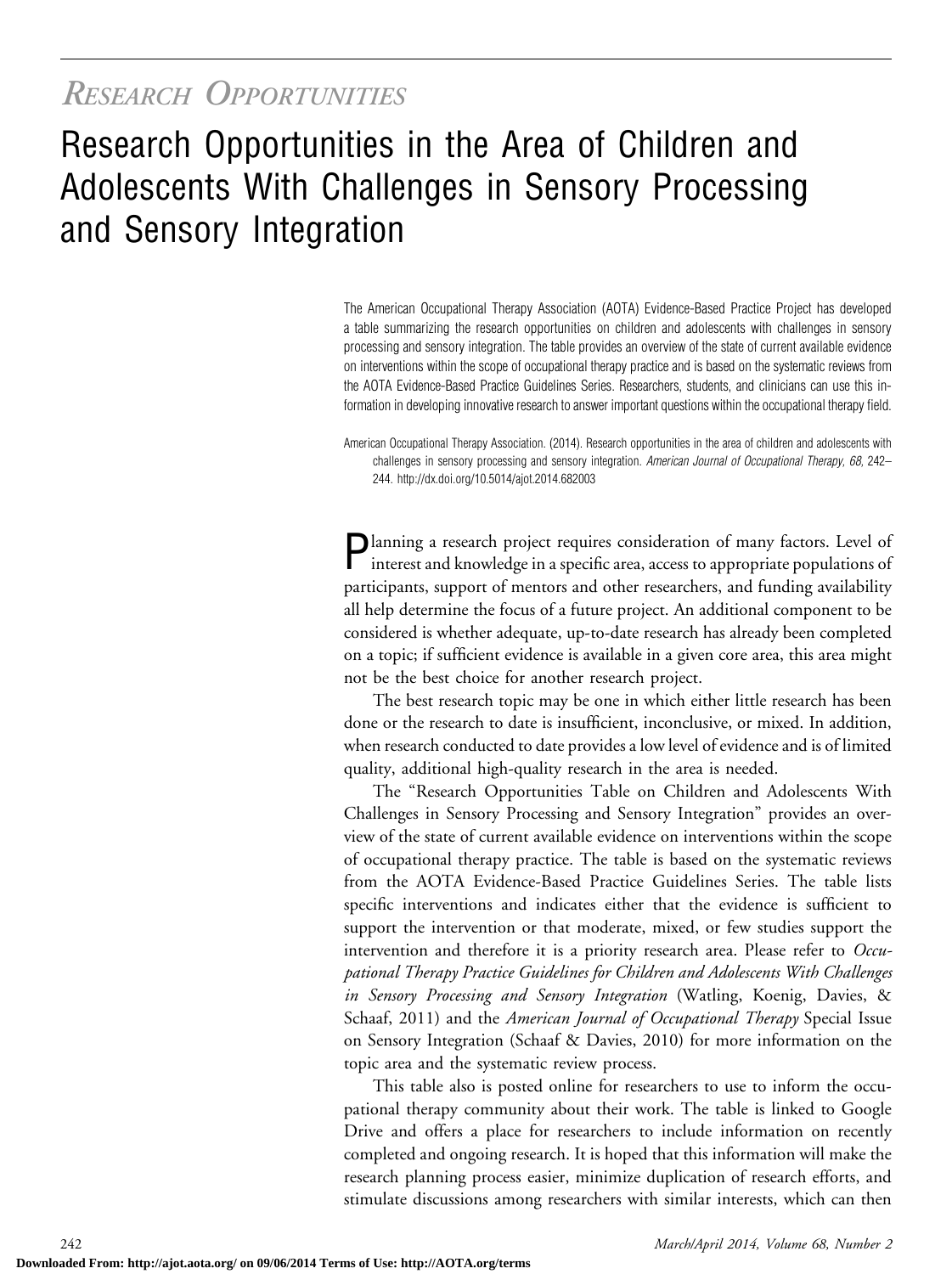#### Research Opportunities Table on Children and Adolescents With Challenges in Sensory Processing and Sensory Integration

| Theme                           | Specific Intervention                                                                                                                                                                                                                           | Strength of Evidence   |
|---------------------------------|-------------------------------------------------------------------------------------------------------------------------------------------------------------------------------------------------------------------------------------------------|------------------------|
|                                 | Areas of Occupation                                                                                                                                                                                                                             |                        |
| Functional goals                | Occupational therapy using an SI approach for performance on individual functional goals<br>for children with problems in sensory processing                                                                                                    | Priority research area |
|                                 | Combination of SI, sensory diet, and therapeutic riding to address performance on functional,<br>parent-centered goals in children with problems in sensory processing                                                                          | Priority research area |
|                                 | SI for participation in active play for children with sensory processing disorder                                                                                                                                                               | Priority research area |
|                                 | SI to address play skills and engagement in children with autism                                                                                                                                                                                | Priority research area |
|                                 | Exercise to improve play behavior in children with autism                                                                                                                                                                                       | Priority research area |
|                                 | Cognitive and task-based approach to address participation in occupations for children<br>with motor deficits characteristic of DCD                                                                                                             | Priority research area |
|                                 | Movement therapy for on-task passive behaviors in children with autism                                                                                                                                                                          | Priority research area |
|                                 | SI for academic and psychoeducational performance (e.g., math, reading, written language)                                                                                                                                                       | Priority research area |
|                                 | Performance Skills                                                                                                                                                                                                                              |                        |
| Motor and praxis skills         | SI for gross motor and motor planning skills in children with learning disabilities                                                                                                                                                             | Priority research area |
|                                 | Cognitive and task-based approach to improve motor skills in children with motor deficits<br>characteristic of DCD                                                                                                                              | Priority research area |
|                                 | Mental imagery to address performance on motor skills in children with attention and learning problems                                                                                                                                          | Priority research area |
|                                 | Motor imagery programs for performance on motor skills in children with problems in motor<br>coordination                                                                                                                                       | Priority research area |
|                                 | Sensorimotor techniques to address motor performance and reduce falls in children with DCD                                                                                                                                                      | Priority research area |
|                                 | Perceptual–motor training for motor performance in children with learning problems                                                                                                                                                              | Priority research area |
| Sensory-perceptual skills       | Occupational therapy using an SI approach to address sensory processing skills in children with<br>problems in sensory processing                                                                                                               | Priority research area |
|                                 | SI approach to improve visual perception in children with DCD                                                                                                                                                                                   | Priority research area |
|                                 | Combined sensory diet plus Therapeutic Listening program to address areas of sensory<br>processing for children with sensory processing disorders and visual-motor delays                                                                       | Priority research area |
|                                 | Combined SI plus perceptual-motor curriculum for visual, auditory, and tactile perception in<br>children with suspected neurological problems                                                                                                   | Priority research area |
|                                 | Sensorimotor activities to improve sensory organization in children with DCD                                                                                                                                                                    | Priority research area |
| Emotional regulation skills     | SI to address maladaptive behaviors in children with problems in sensory processing                                                                                                                                                             | Priority research area |
|                                 | SI to address self-esteem in children with learning disabilities and sensory integrative dysfunction                                                                                                                                            | Priority research area |
|                                 | Occupational therapy using an SI approach to decrease externalizing and internalizing behaviors in<br>children with problems in sensory processing                                                                                              | Priority research area |
|                                 | Combination sensory diet plus Therapeutic Listening program to improve behavior in children with<br>sensory processing disorders and visual-motor delays                                                                                        | Priority research area |
| Communication and social skills | Occupational therapy using an SI approach to address socialization in children with problems in<br>sensory processing                                                                                                                           | Priority research area |
|                                 | SI approach to promote engagement and reduce aggression in children with sensory modulation<br>disorder                                                                                                                                         | Priority research area |
|                                 | SI approach to improve social interaction and reduce disruptive behaviors in children with autism                                                                                                                                               | Priority research area |
|                                 | Massage to improve social communication in children with autism                                                                                                                                                                                 | Priority research area |
|                                 | Sound therapy to improve language skills in children with autism                                                                                                                                                                                | Priority research area |
|                                 | <b>Client Factors</b>                                                                                                                                                                                                                           |                        |
| <b>Mental functions</b>         | SI to improve attention in children with autism                                                                                                                                                                                                 | Priority research area |
|                                 | Weighted vests to address attention in children with pervasive developmental disorder and sensory<br>processing disorder                                                                                                                        | Priority research area |
| Sensory function and pain       | Occupational therapy using an SI approach to reduce the amplitude of electrodermal responses in<br>children with problems in sensory modulation indicating a decreased stress response to repetitive<br>and potentially noxious sensory stimuli | Priority research area |
|                                 | Touch pressure or deep pressure and massage to address touch aversion and improve<br>responsiveness to sound in children with autism                                                                                                            | Priority research area |
|                                 | SI to address tactile discrimination in children with suspected neurological problems                                                                                                                                                           | Priority research area |
|                                 | Physical exercise to reduce self-stimulatory behaviors in children with autism                                                                                                                                                                  | Priority research area |
|                                 | Movement therapy to decrease negative responses to touch in children with autism                                                                                                                                                                | Priority research area |
|                                 | Consultation                                                                                                                                                                                                                                    |                        |
|                                 | Occupational therapy provided on a consultation basis for children with SI dysfunction, DCD, and<br>learning problems                                                                                                                           | Research sufficient    |

*Note.* DCD = developmental coordination disorder; SI = sensory integration.